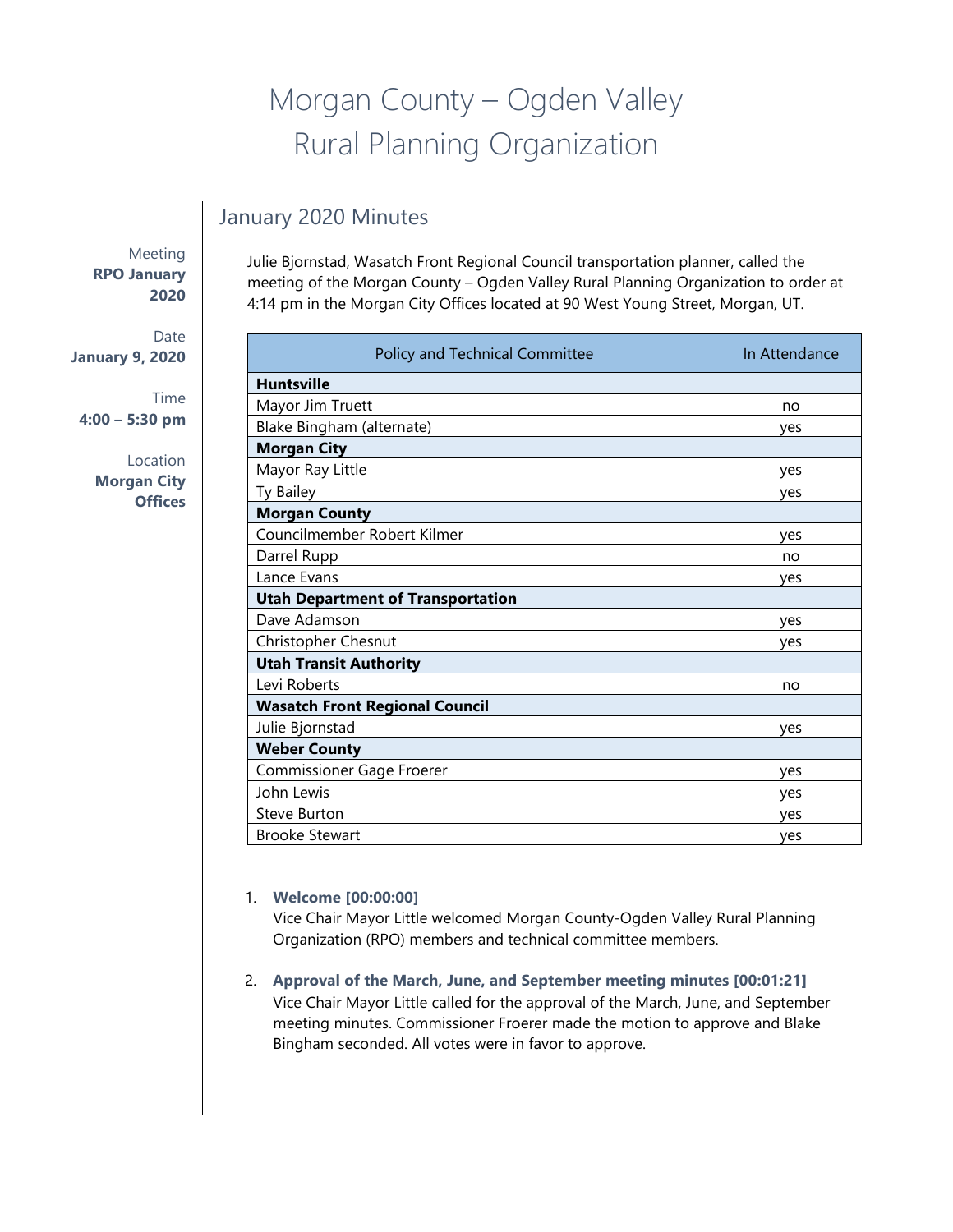#### 3. **Opportunity for public comment [00:02:22]**

Vice Chair Mayor Little opened the meeting up for public comment. There were no public comments.

#### 4. **I-84/US-89 Interchange Study [00:02:42]**

Julie Bjornstad introduced Dave Adamson, project manager for UDOT Region 1, to give an update and overview of the I-84/US-89 Interchange Study. UDOT has spent the past two years conducting a study between the Weber River and South Ogden with the goal of defining the end of the US-89 freeway, improving flow to South Ogden and points north, and identifying solutions to improve the function of the interchange. This project is a corridor study to identify options and cost estimates and it not a funded project. Dave Adamson reviewed the short-term and long-term solutions identified in the study. Discussion followed regarding different types of interchanges. There are no immediate next steps until further funding is identified.

The story map used for this discussion item can be found [online](https://avenuecon.maps.arcgis.com/apps/MapSeries/index.html?appid=3ff29cd42ff143f688a20d9bf22443b6)<sup>[1](#page-1-0)</sup>. Please note that this was an exploratory study looking at costs and ideas. None of the projects listed have gone through a public or environmental process and there is no funding identified for any of the options. Any impact to private property is all conceptual and nothing shown is definite.

# 5. **Statewide Transportation Investment Fund (TIF) and Statewide Transit Transportation Investment Fund (TTIF) prioritization [0:22:42]**

Julie Bjornstad introduced Christopher Chesnut, planning manager for UDOT Region 1, to give an update of the prioritization process for the Transportation Investment Fund (TIF) and Transit Transportation Investment Fund (TTIF). The Legislature gave direction to UDOT to modify the prioritization process for TIF and create a new process for TTIF. Within these two funding sources are four prioritization processes: TIF roadway capacity, TIF active transportation, TTIF transit capacity, and TTIF first- /last-mile. Christopher Chesnut reviewed how individual projects are incorporated into the prioritization process. Local governments can nominate a project for any of the funding sources as long as local government completes a short application and the project meets eligibility criteria. Active transportation and transit projects need to show a 40 percent match in non-state funding. Nominations have passed for 2020 prioritization, but is likely to reoccur each January. In Spring 2020, UDOT will review the four prioritization lists with the Transportation Commission and identifying which projects will receive funding.

#### 6. **Technical Planning Assistance [00:34:31]**

Julie Bjornstad introduced Christopher Chesnut, planning manager for UDOT Region 1, to give an update about the UDOT's Technical Planning Assistance program. The Technical Planning Assistance program received around 75 applications for about \$4.5 million in requests. UDOT was able to fund 16 grants for \$1.0 million. Morgan City and Morgan County received a join grant to update each entity's general plan. Project management will be decided on a case-by-case basis, with Morgan County/City most likely managing the project without assistance from UDOT. At present, this is not an on-going program. Future funding for this program may change based on the 2020 Legislative Session.

<span id="page-1-0"></span><sup>1</sup> https://avenuecon.maps.arcgis.com/apps/MapSeries/index.html?appid=3ff29cd42ff143f688a20d9bf22443b6